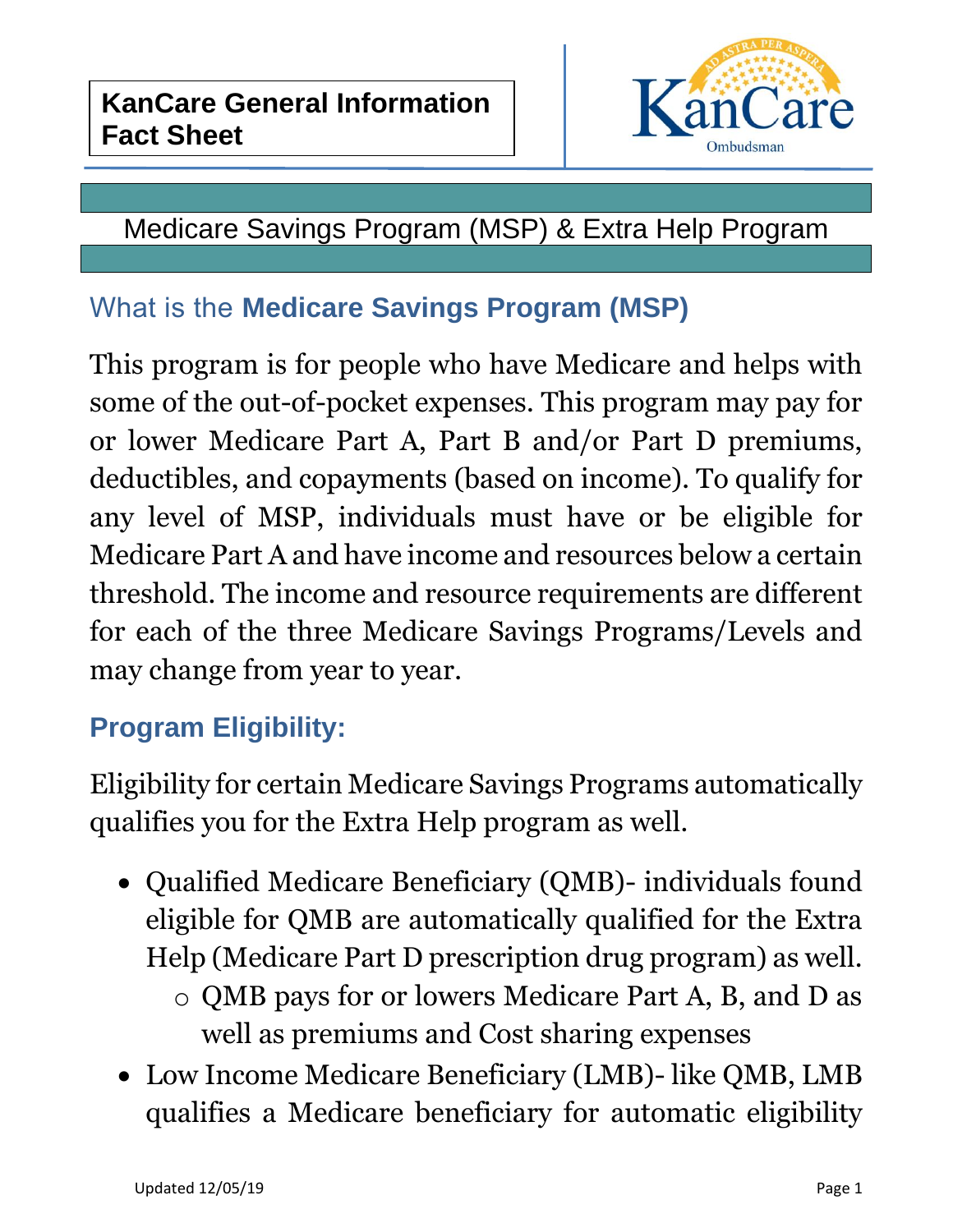

for Extra Help.

- o LMB pays for or lowers Medicare Part B and D as well as Premiums.
- Expanded Low Income Medicare Beneficiary (ELMB)- Like QMB and LMB, ELMB also qualifies a Medicare beneficiary for automatic eligibility for Extra Help.
	- o ELMB pays for or lowers Medicare Part B and D as well as Premiums.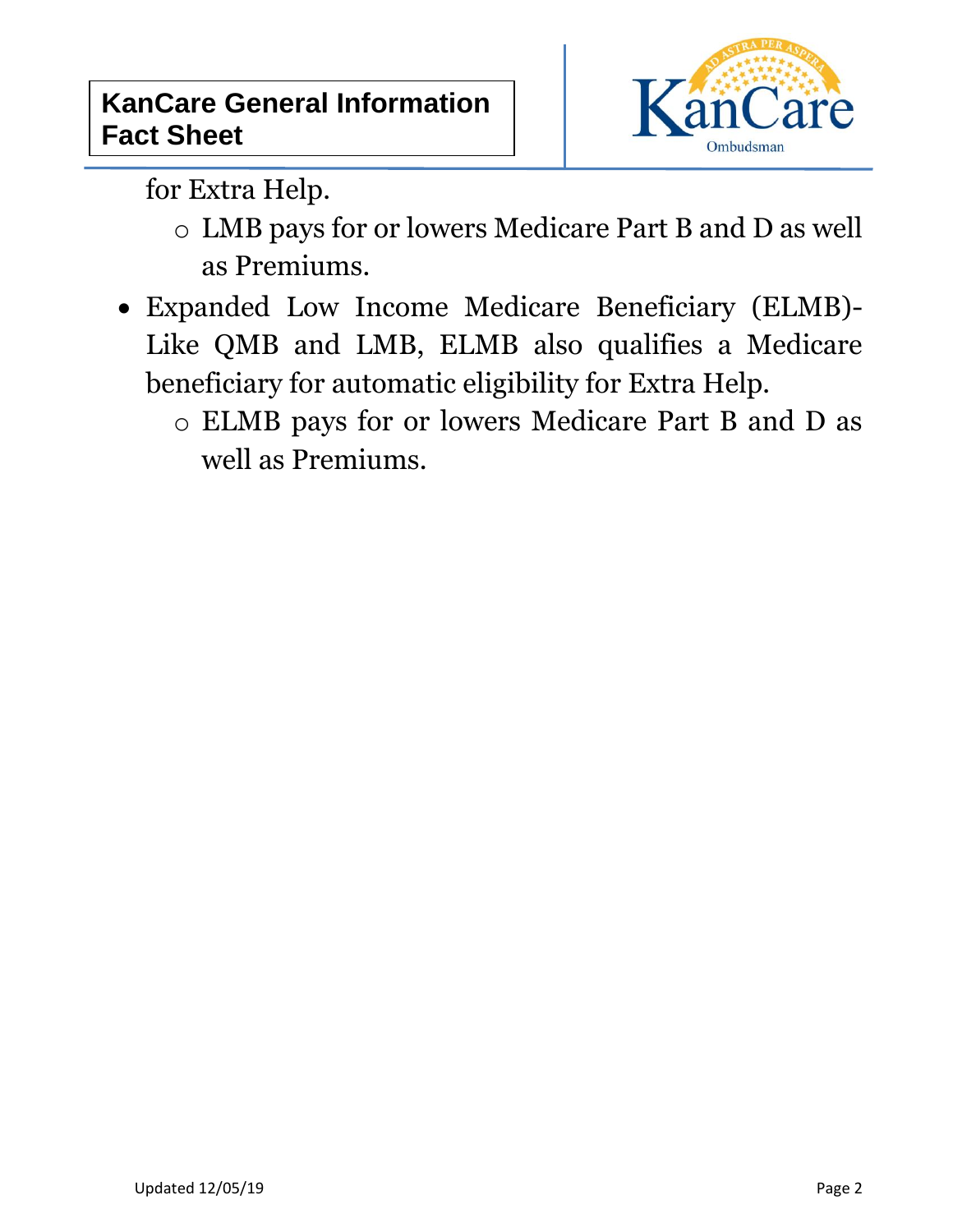

#### **Income Requirements:**

### QMB:

- Single: \$1,041
- Married: \$1,410

LMB:

- Single: \$1,249
- Married: \$1,691

#### ELMB:

- Single: \$1,406
- Married: \$1,903

Resources (money in checking and savings, mutual funds, CDs, IRAs, stocks & bonds):

- Single: \$7,620
- Married: \$11,430

### **Applying for Medicare Savings Program (MSP)**

If you have someone who may be eligible for both Medicare and Medicaid, individuals can complete a KanCare application. Be sure to remind them to check the "I'd like help with Medicare Costs" box on page 3 of the application.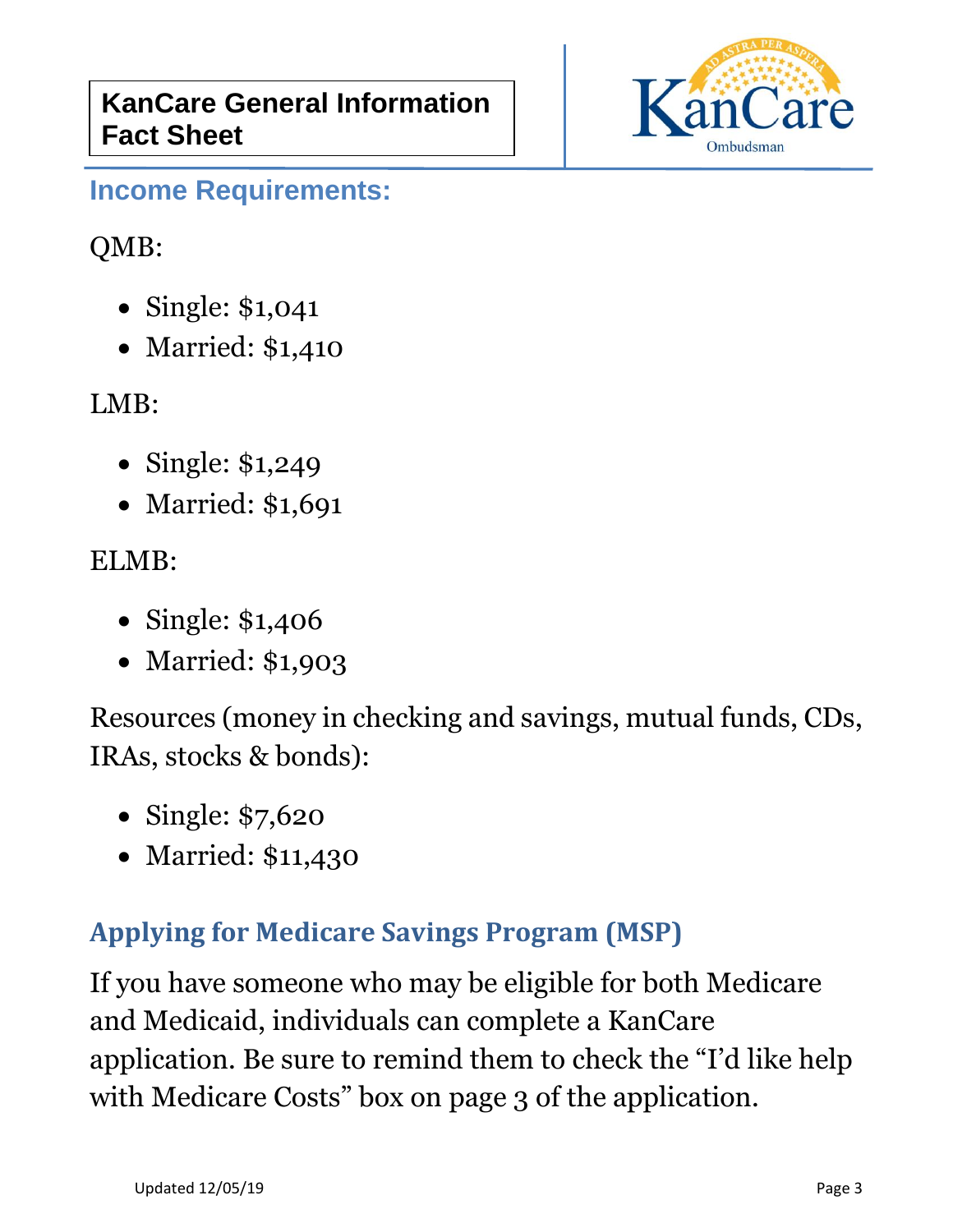

Checking this box alerts eligibility specialists to check for ability to enroll the individual in the Medicare Savings Plan.

Another option is to fill out the Medicare Savings Plan application. It is found on-line on the KanCare website or you can call the KanCare Clearinghouse to have an application mailed to you. MSP application - [go to bottom of page](http://www.kancare.ks.gov/consumers/apply-for-kancare)

For more information, call the KanCare Clearinghouse at 1- 800-792-4884.

You may apply with a paper application or online at KanCare [Application Information.](file://///ADFileServices/Commissions/SEC/KanCare%20Ombudsman/1%20Volunteer%20Shared%20Drive%2011-13-18/3%20Office%20Forms/2%20Coordinators%20-%20office%20forms/9%20Resources/17%20KanCare%20General%20Information%20Fact%20Sheets/Approved%20Finals%20Drafts/KanCare%20Application%20Information)

Submit your Medicare Savings Program application to the KanCare Clearinghouse:

- By Mail: P.O. Box 3599 Topeka, KS 66601-9738
- By Fax: 1-844-264-6285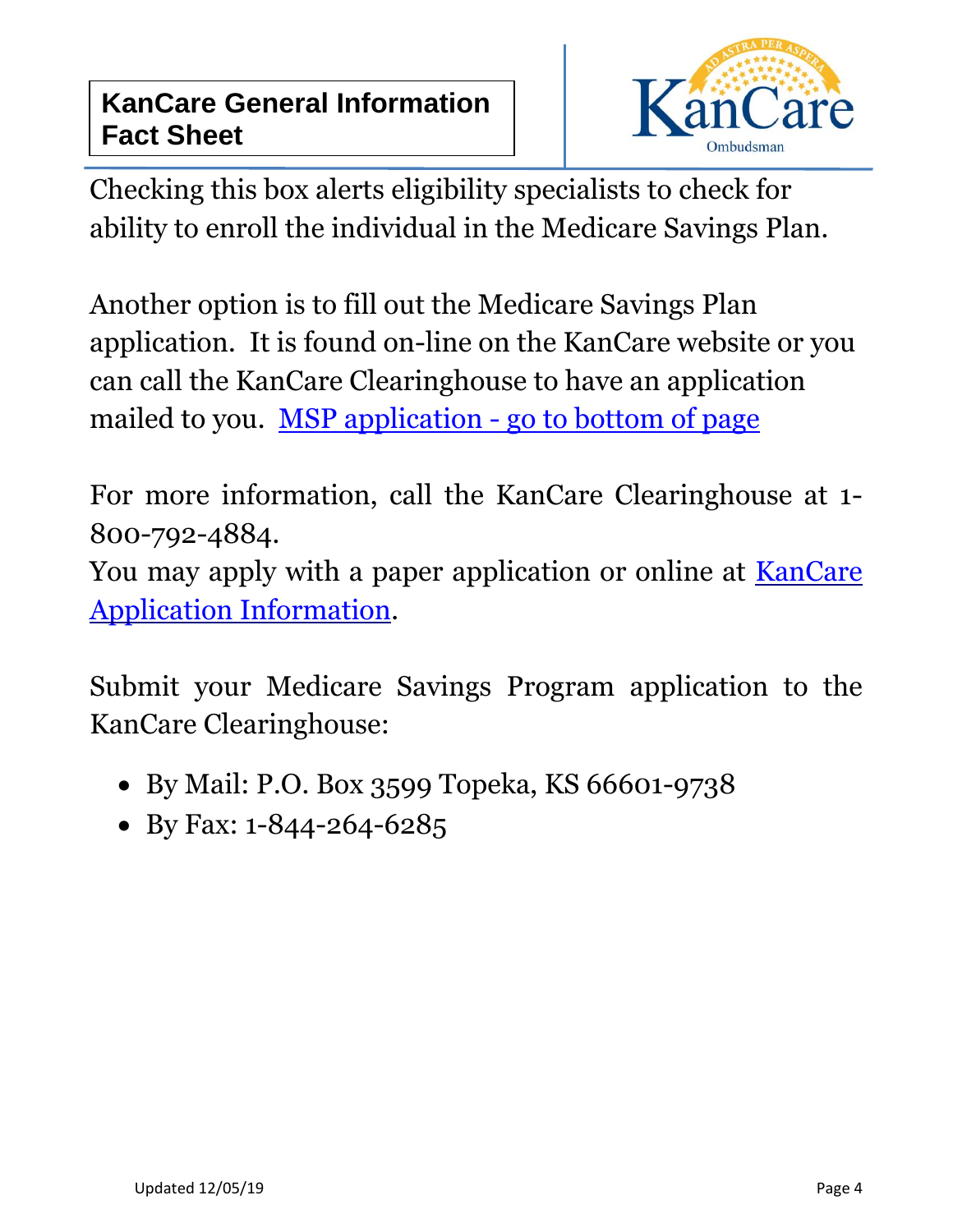

### **What is Extra Help?**

The Medicare "Extra Help" program is a Low-Income subsidy that is *not* a KanCare program, it is a Social Security program. The amount of subsidy depends on the individual's income and resource limitations, and is set by the Social Security Administration. Extra Help pays for Medicare Part D prescription drug costs for those whose income and assets are below the eligibility threshold. Specifically, it pays for Part D monthly premium, annual deductible, coinsurance, and copayments.

# **Extra Help Financial Guidelines**

Income Guidelines:

- Single Individual \$18,735/annual
- Married: \$25,365/annual

Resource Guidelines (money in checking and savings, mutual funds, CDs, IRAs, stocks & bonds):

- Single: Total is no more than \$14,390
- Married: Total is no more than \$28,720

To qualify for Medicare Extra Help, individuals must meet income resource requirements.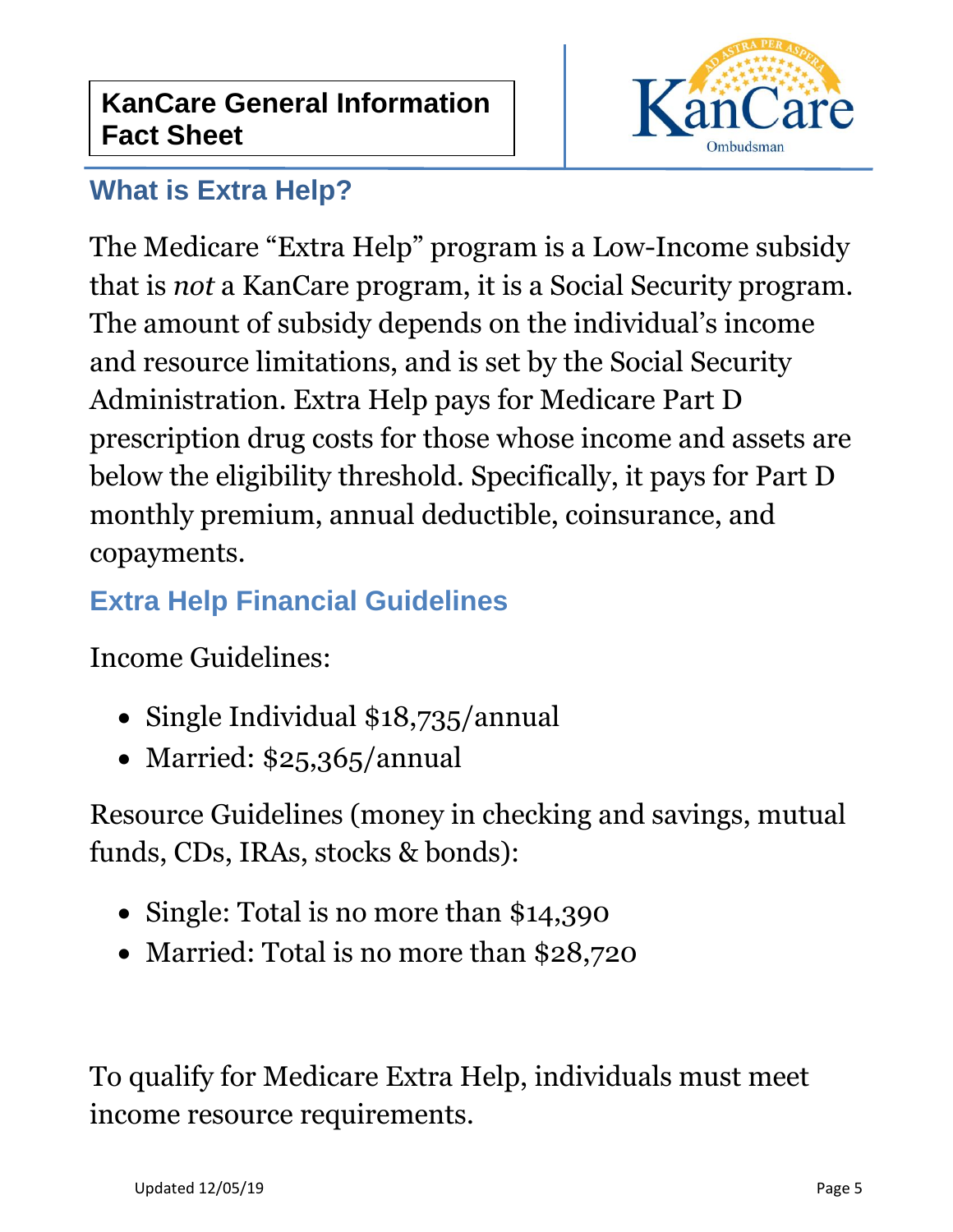#### **KanCare General Information Fact Sheet**



- IMPORTANT REMINDER: These benefits, income and resource guidelines may change from year to year.
- For the most up-to-date levels, visit [medicare.gov](http://medicare.gov/)
- You may also qualify for Extra Help if your annual income is higher than the eligibility limit, but you support other family members who also live in the same household.

## **Applying for Extra Help:**

Complete and "Application for Extra Help with Medicare Prescription Drug Plan Costs" (SSA-1020) form with the Social Security Administration

## **You can apply and submit this form by:**

- Applying online at [Social Security Extra Help](http://www.socialsecurity.gov/extrahelp)
- By calling the Social Security Administration (SSA) and requesting an application be mailed to you.
- By calling the SSA and applying over the phone
- Applying in person at your local Social Security office.

After you submit your application, Social Security will review it and send you a notification in the mail if you are eligible. You can apply for Extra Help at any time during the year; you do not have to wait until open enrollment